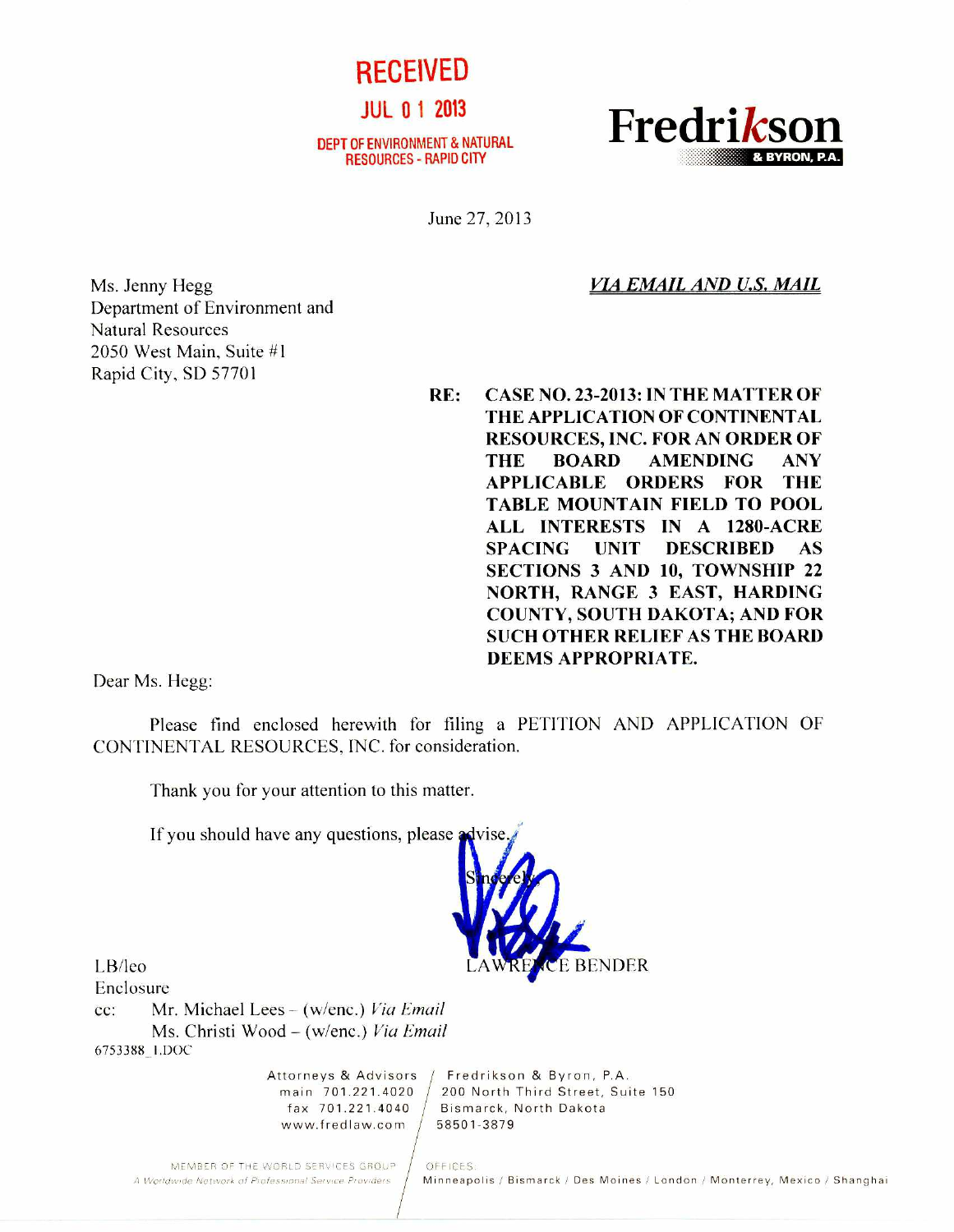**RECEIVED** 

**JUL 0 1 2013** 

## **STATE OF SOUTH DAKOTA DEPT OF ENVIRONMENT & NATURAL**

RESOURCES - RAPID CITY

## **DEPARTMENT OF ENVIRONMENT AND NATURAL RESOURCES**

## **BOARD OF MINERALS AND ENVIRONMENT**

**CASE NO. 23-2013** 

**IN THE MATTER OF THE APPLICATION OF CONTINENTAL RESOURCES, INC. FOR AN ORDER OF THE BOARD AMENDING ANY APPLICABLE ORDERS FOR THE TABLE MOUNTAIN FIELD TO POOL ALL INTERESTS IN A 1280-ACRE SPACING UNIT DESCRIBED AS SECTIONS 3 AND 10, TOWNSHIP 22 NORTH, RANGE 3 EAST, HARDING COUNTY, SOUTH DAKOTA; AND FOR SUCH OTHER RELIEF AS THE BOARD DEEMS APPROPRIATE.** 

## **PETITION AND APPLICATION OF CONTINENTAL RESOURCES, INC,**

Continental Resources, Inc. ("Continental") and for its petition and application to the

Department of Environment and Natural Resources, Board of Minerals and Environment (the

"Board"), states and alleges as follows:

1.

Continental is the owner of an interest in the oil and gas leasehold estate underlying all or

portions of the following described lands in Harding County, South Dakota:

Township 22 North, Range 3 East Section 3: All Section 10: All

(the "Subject Lands")

 $2.$ 

In Order No. 4-2013, the Board established the Subject Lands as a 1280-acre spacing unit

in the Table Mountain field.

 $-1 -$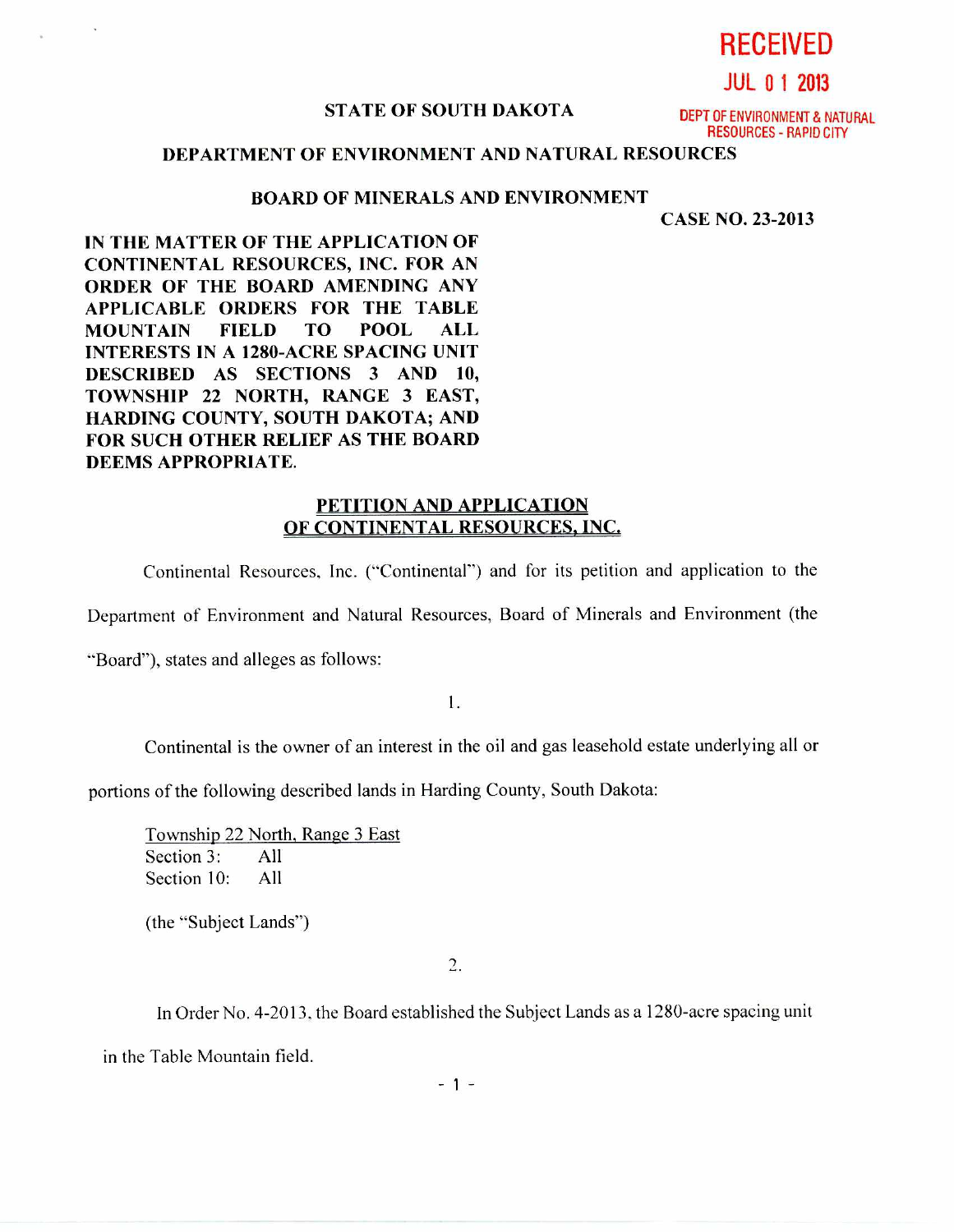That the Department of Environment and Natural Resources issued a permit to drill the Boreman 24-10H well as a horizontal well on the Subject Lands.

4.

That Continental hereby requests the Board designate Continental as the operator of the Boreman 24-10H well within said spacing unit.

5.

That there are both separately owned tracts and separately owned interests in the spacing

unit comprised of the Subject Lands.

6.

That a voluntary pooling of the Subject Lands has not been accomplished.

7.

That Section 45-9-31 of the South Dakota Codified Laws provides as follows:

**45-9-31. Order pooling all interests in spacing unit-- Application by interested person--Notice and hearing--Terms and conditions.** In the absence of voluntary pooling, the Board of Minerals and Environment or the secretary, as applicable, upon the application of any interested person, shall enter an order pooling all interests in the spacing unit for the development and operation of the spacing unit, and for the sharing of production from the spacing unit. Each such pooling order shall be made after notice and opportunity for hearing, and shall be upon terms and conditions that are just and reasonable, and that afford to the owner of each tract or interest in the spacing unit the opportunity to recover or receive without unnecessary expense, his or her just and equitable share.

 $-2 -$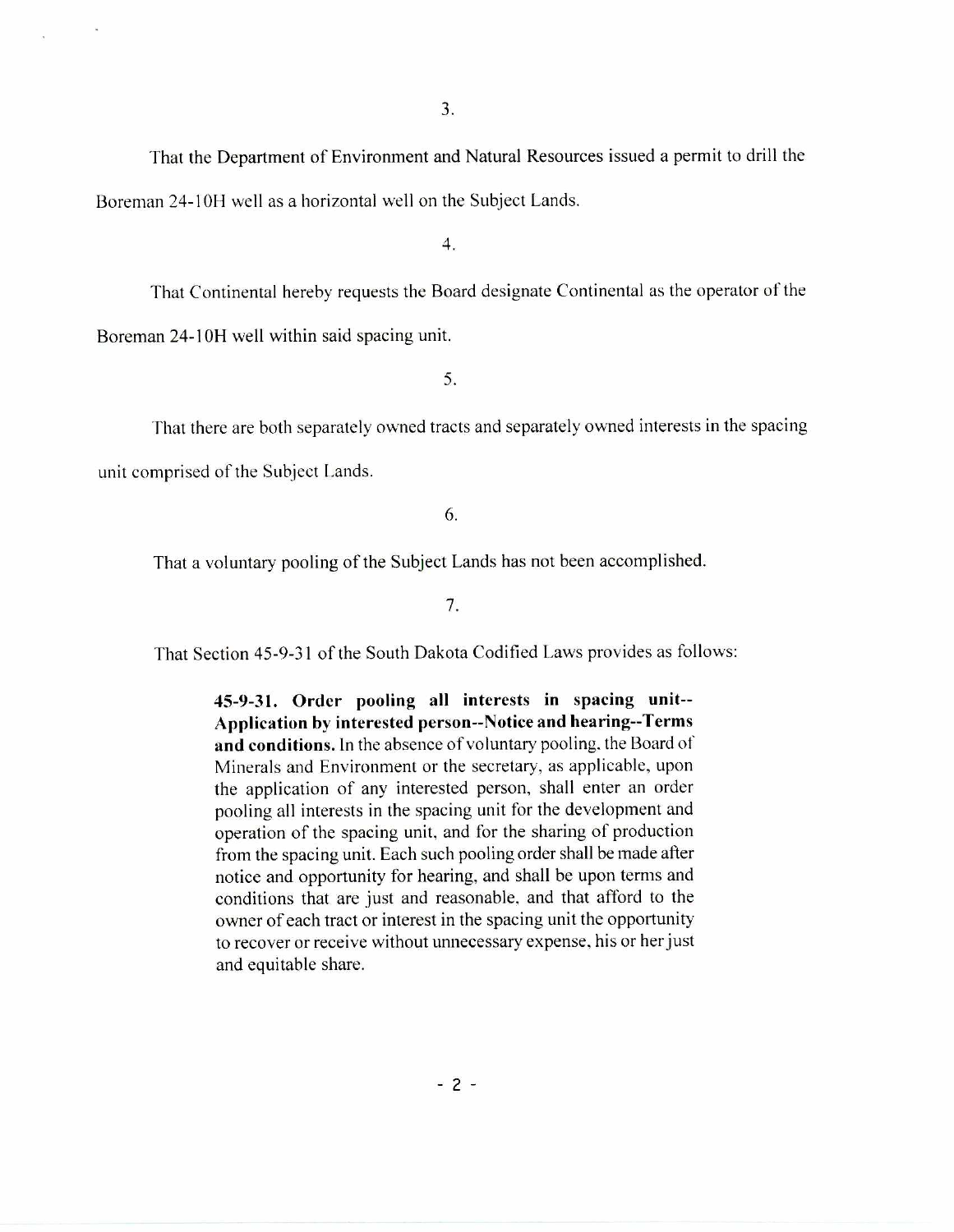That Section 45-9-32 of the South Dakota Codified Laws provides as follows:

**45-9-32. Order of Board of Minerals and Environment pooling all interests in spacing unit--Operation of well--Rights of owners to participate--Payment of expenses.** Each such pooling order shall authorize the drilling, equipping, and operation of a well on the spacing unit; shall provide who may drill and operate the well; shall prescribe the time and manner in which all the owners in the spacing unit may elect to participate therein; and shall make provision for payment by all those who elect to participate therein of the reasonable actual cost thereof, plus a reasonable charge for supervision and interest.

9.

Continental respectfully requests that the Board enter an order to pool all interests in a 1280-acre spacing unit for the Table Mountain Field described as the Subject Lands.

10.

In Continental's opinion, pooling the Subject Lands will increase the ultimate recovery of

the pool. prevent waste. prevent the drilling of unnecessary wells and protect correlative rights.

WHEREFORE, Continental respectfully requests that notice of this matter be provided as required by South Dakota laws and that thereafter the Board of Minerals and Environment enter its order granting the relief requested herein.